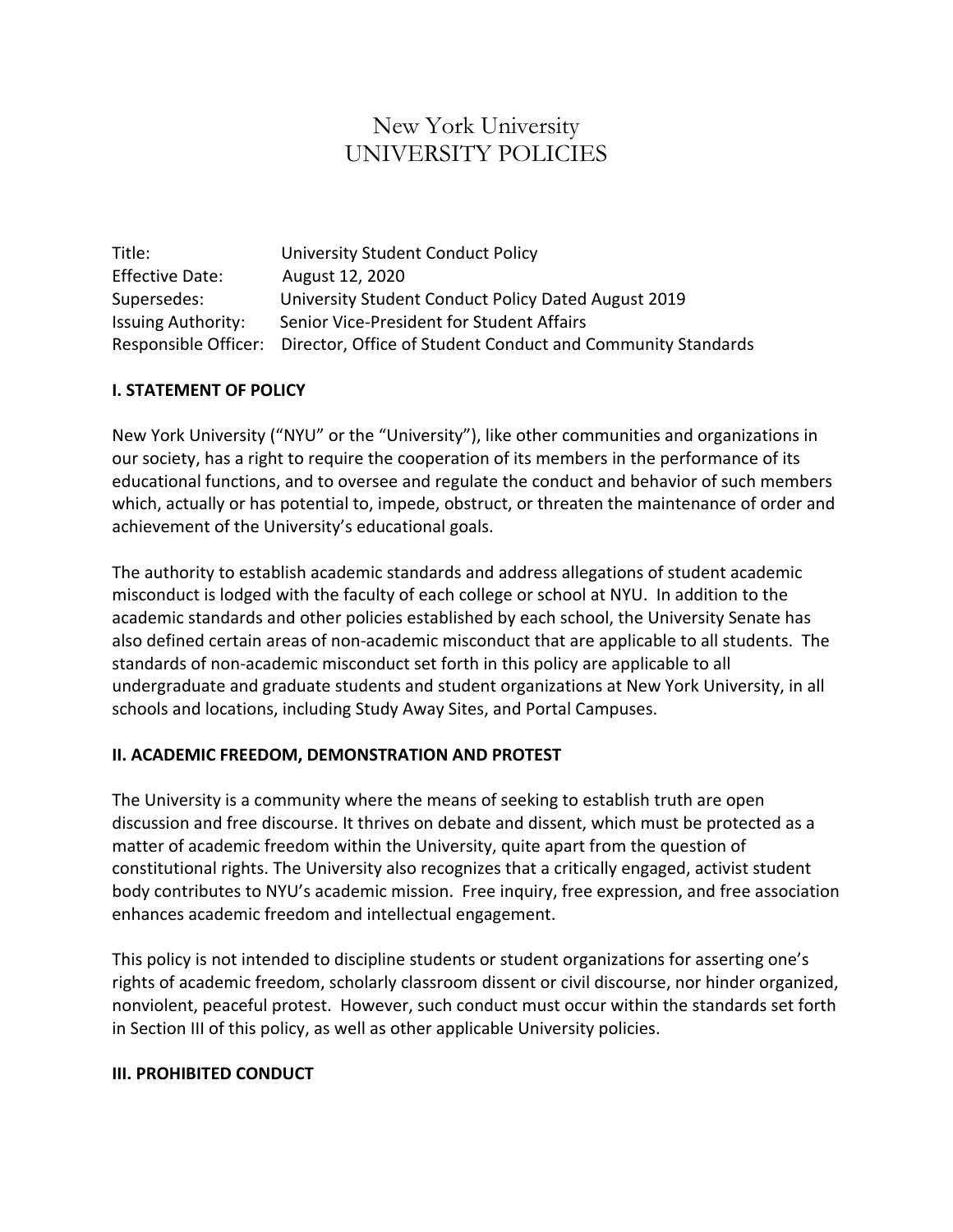The following behavior is prohibited for New York University students and all student organizations:

# **A. ALCOHOL AND OTHER SUBSTANCES**

1. Engaging in behavior prohibited under the NYU [Policy on Substance Abuse and](https://www.nyu.edu/about/policies-guidelines-compliance/policies-and-guidelines/substance-abuse-and-alcoholic-beverages.html)  [Alcoholic Beverages,](https://www.nyu.edu/about/policies-guidelines-compliance/policies-and-guidelines/substance-abuse-and-alcoholic-beverages.html) including but not limited to the behaviors specifically noted below. 2. Possession or use of alcoholic beverage(s) as prohibited under the NYU Policies on Substance Abuse and Alcoholic Beverages.

3. Distribution of alcoholic beverage(s) as prohibited under the NYU Policies on Substance Abuse and Alcoholic Beverages.

4. Possession or use of controlled substance(s) as prohibited under the NYU Policies on Substance Abuse and Alcoholic Beverages

5. Distribution of controlled substance(s) as prohibited under the NYU Policies on Substance Abuse and Alcoholic Beverages.

# **B. BULLYING, THREATENING, AND ABUSIVE BEHAVIOR**

1. Engaging in or threatening to engage in behavior(s) that, by virtue of their intensity, repetitiveness, or otherwise, endanger or compromise the health, safety or well-being of oneself, another person, or the general University community, or that disrupt the effective continuation of the academic/educational process for individual students or for the general University community.

*This includes, but is not limited to, threatening, tormenting, mocking, intimidating, maliciously or inappropriately ridiculing another's work or comments beyond the scope of scholarly inquiry, and exploiting known psychological or physical vulnerabilities or impairment.*

2. Abusive behavior toward a University employee or agent acting in performance of their duties.

3. Physical violence, actual or threatened, against any individual or group of persons.

4. Unjustified abuse, neglect, or violence toward an animal.

# **C. DESTRUCTION OF PROPERTY**

1. Vandalizing, damaging, destroying, defacing, or tampering with University property or the property of others.

# **D. DISCRIMINATION AND HARASSMENT**

1. Engaging in behavior prohibited under the NYU Non-Discrimination and Anti-Harassment Policy for Students or for Employees.

### **E. DISORDERLY CONDUCT**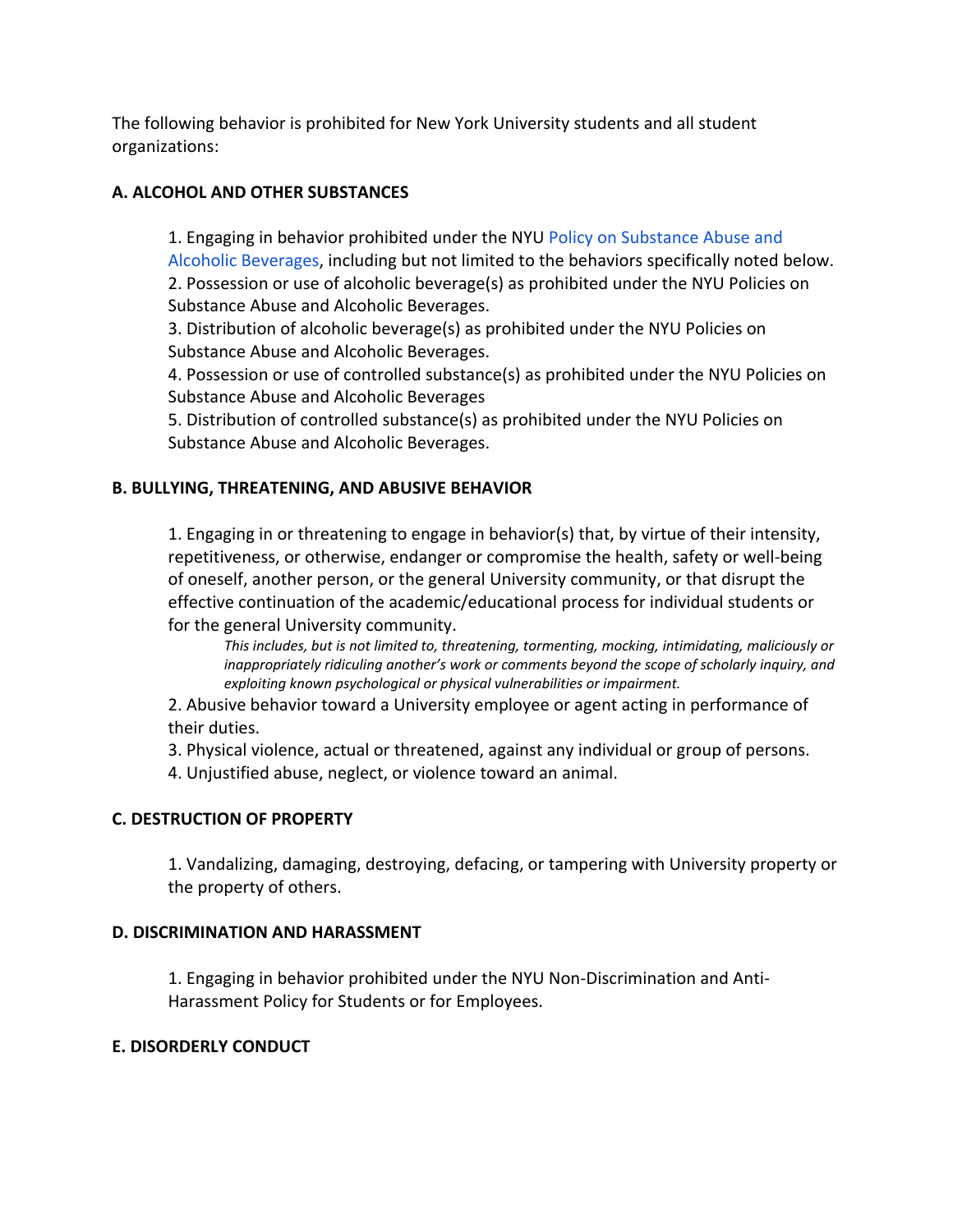1. Disorderly, disruptive, or antagonizing behavior that interferes with the safety, security, health or welfare of the community, and/or the regular operation of the University.

2. Behaviors that, by virtue of their intensity and/or repetitiveness, interfere with an educational activity (e.g., classroom, remote or online learning environments, advising session, lecture, workshop).

*This includes but is not limited to: persistently talking without being recognized; creating noise that obstructs the learning process; smoking/vaping or use of prohibited substance; repeatedly interrupting others; or deliberately engaging in other behaviors that unreasonably and illegitimately distracts from or interferes with the educational experience or otherwise violates University policy.*

3. Failure to abide by the [Policy on Requirements Related to Access to NYU Buildings](https://www.nyu.edu/about/policies-guidelines-compliance/policies-and-guidelines/building-access-policy.html)  [and Campus Grounds Resulting from the COVID-19 Pandemic,](https://www.nyu.edu/about/policies-guidelines-compliance/policies-and-guidelines/building-access-policy.html) or any related governmental orders issued concerning public health.

### **F. FAILURE TO COMPLY**

1. Failure to comply promptly with the reasonable request or instruction of a University employee or agent acting in an official capacity, including, but not limited to, refusing to provide identification, refusing to dispose of or turn over to University authorities prohibited items, leaving the scene of an incident, requests to disperse, or violation of a no contact directive.

2. Failing to abide by or fulfill the terms of a sanction or condition issued through the student conduct process.

### **G. FIRE SAFETY**

1. Intentionally or recklessly damaging or destroying property by fire or explosives.

2. Creating or maintaining a fire or fire hazard.

3. Tampering with or misuse of emergency or fire safety equipment, including emergency call devices, fire alarms, fire exits, firefighting equipment, smoke/heat detectors, or sprinkler systems.

4. Failing to immediately exit any facility or building when a fire alarm or other emergency notification has been sounded.

### **H. GLOBAL SITE POLICY VIOLATIONS**

1. Engaging in behavior as prohibited by local Study Away Site policy or Portal Campus Policy.

2. Engaging in behavior as prohibited by the Global Housing License Study Away Site housing policy, including leased properties or homestay housing assignments.

3. Engaging in behavior in violation of the Study Away Standard while enrolled as a study away student.

#### **I. GUESTS AND VISITORS**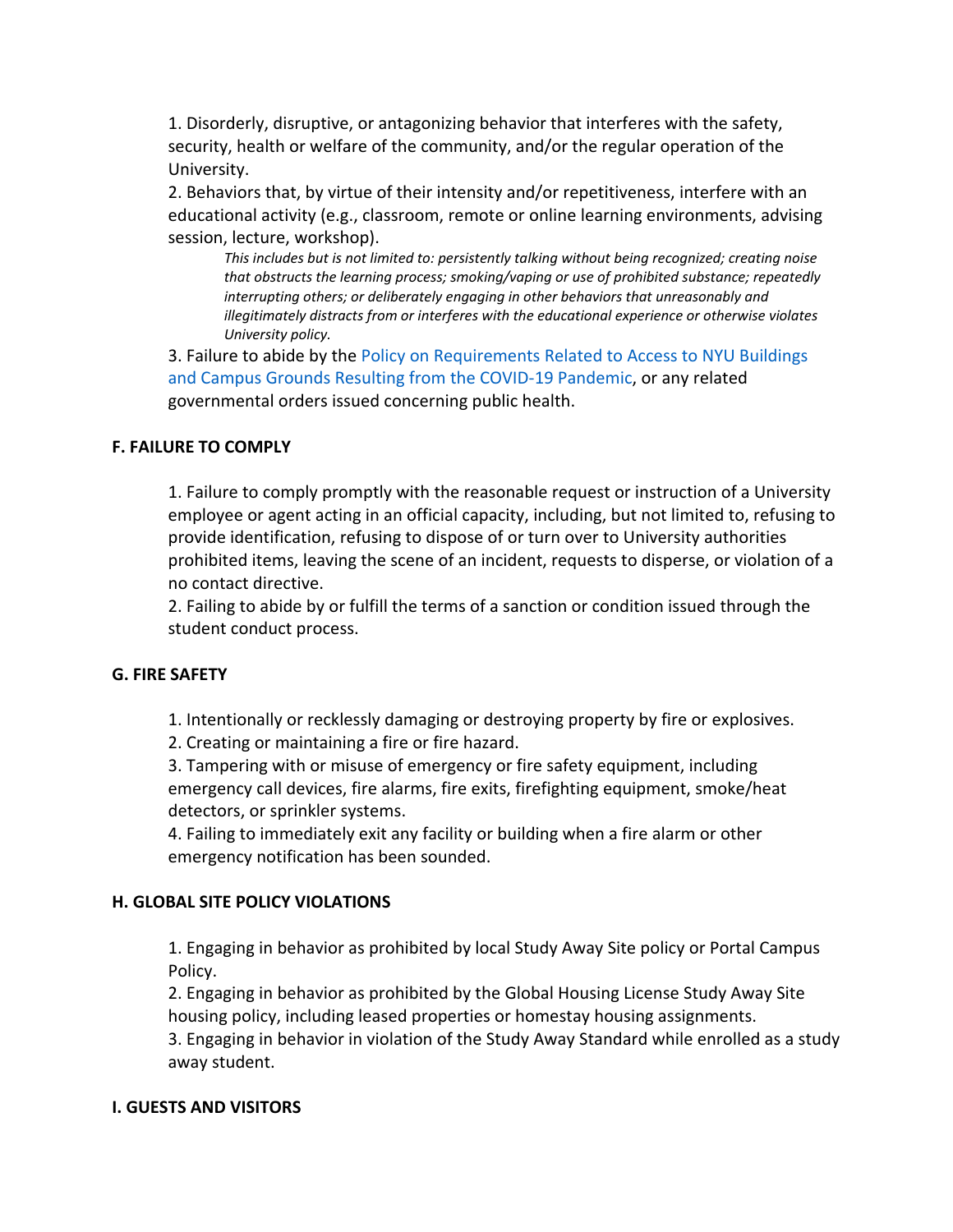1. Knowingly allowing one's visitors or guests to violate this policy or other University policies, or failing to monitor the behavior of one's visitors or guests to assure their adherence to such standards.

#### **J. HAZING**

1. Any action taken or situation created, intentionally or unintentionally, whether on or off University premises and whether presented as optional or required, to produce: mental, physical, or emotional discomfort; servitude; degradation; embarrassment; harassment; ridicule; or to cause or encourage violation of law or NYU policy, for the purpose of initiation into, affiliation with, or admission to, or as a condition for continued membership in a group, team, or other organization, regardless of an individual's willingness to participate.

#### **K. INFORMATION TECHNOLOGY**

1. Engaging in conduct as prohibited under the NYU [Policy on Responsible Use of NYU](https://www.nyu.edu/about/policies-guidelines-compliance/policies-and-guidelines/responsible-use-of-nyu-computers-and-data-policy-on.html)  [Computers and Data.](https://www.nyu.edu/about/policies-guidelines-compliance/policies-and-guidelines/responsible-use-of-nyu-computers-and-data-policy-on.html)

2. Engaging in conduct as prohibited under the NYU [Policy on Appropriate Use of Email.](https://www.nyu.edu/about/policies-guidelines-compliance/policies-and-guidelines/appropriate-use-of-e-mail-at-new-york-university.html)

#### **L. MISREPRESENTATION**

1. Making, possessing, or using any falsified University document or record; altering any University document or record, including identification cards

2. Assuming or facilitating the use of another person's identity, role, or access through deception or without proper authorization. This includes communicating or acting under the guise, name, identification, access, email address, signature, or indicia of another, or communicating under the rubric of an organization, entity, or unit without authorization.

3. Knowingly providing false information, submitting false or altered documents, or making a false report to the University in bad faith.

4. Using, or facilitating the use of a University Identification card, netID, or any other access controls, whether physically or virtually, by any person other than the assigned individual.

#### **M. RETALIATION**

1. Participating in any adverse action against an individual for making a good faith report of prohibited conduct or participating in any proceeding under this policy. Retaliation includes threatening, intimidating, harassing or any other conduct that would discourage a reasonable person from engaging in activity protected under this policy.

### **N. RESIDENCE HALL VIOLATIONS**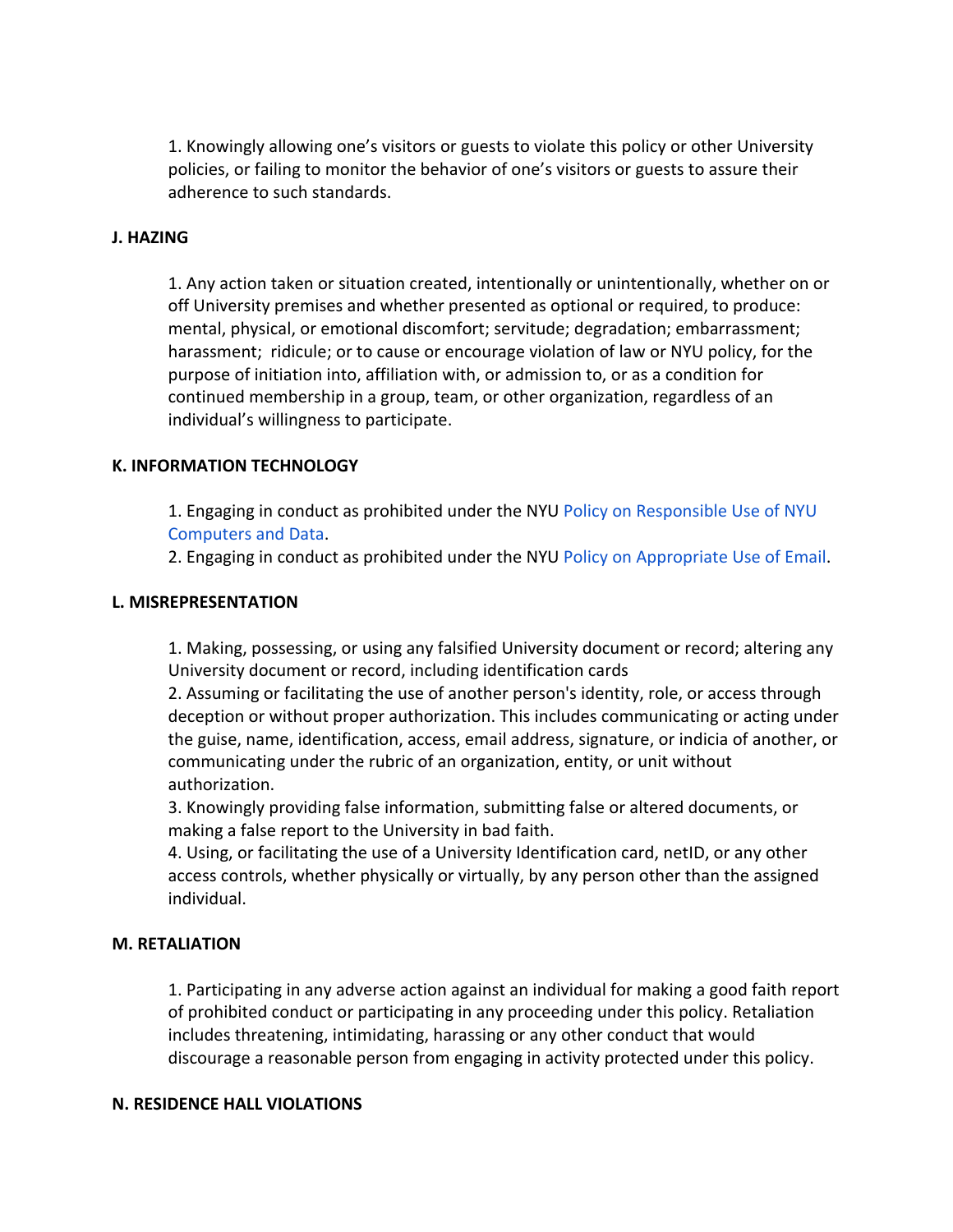1. Engaging in behavior prohibited under the NYU [Residential Life Handbook.](https://www.nyu.edu/students/student-information-and-resources/housing-and-dining/on-campus-living/residence-hall-policies/judicial-information/judicial-handbook.html)

### **O. SEXUAL MISCONDUCT**

1. Engaging in behavior prohibited under the NYU [Sexual Misconduct, Relationship](https://www.nyu.edu/about/policies-guidelines-compliance/policies-and-guidelines/sexual-misconduct--relationship-violence--and-stalking-policy.html)  [Violence, and Stalking Policy.](https://www.nyu.edu/about/policies-guidelines-compliance/policies-and-guidelines/sexual-misconduct--relationship-violence--and-stalking-policy.html) Note: procedures for resolving allegations of sexual misconduct are also defined under that policy. Allegations of conduct that could constitute a violation of both this University Student Conduct Policy and the Sexual Misconduct, Relationship Violence, and Stalking Policy will be administered according to the latter policy.

### **P. SMOKING**

1. Engaging in conduct in violation of the NYU Smoke Free Campus Policy.

### **Q. THEFT AND UNAUTHORIZED TAKING**

1. Taking (e.g., stealing, theft) of property or services without permission from the owner, regardless of intent to return the item.

2. Knowingly possessing, selling, or distributing stolen property or materials.

### **R. UNIVERSITY PROPERTIES (MISUSE OF)**

1. Entering or remaining on or in any part of any University premises or virtual spaces and classrooms, without proper authorization.

2. Use of University property or space, including virtual spaces and platforms, without proper authorization.

3. Solicitation, use of University facilities, resources or services, or misappropriation of the University name, for the purpose of conducting business or non-profit endeavors not otherwise authorized or sponsored by the University.

### **S. WEAPONS AND RELATED ITEMS**

1. Engaging in conduct as prohibited under the [NYU Weapons and Simulated Weapons](https://www.nyu.edu/about/policies-guidelines-compliance/policies-and-guidelines/weapons-and-simulated-weapons-policy.html)  [Policy.](https://www.nyu.edu/about/policies-guidelines-compliance/policies-and-guidelines/weapons-and-simulated-weapons-policy.html)

2. Engaging in conduct as prohibited under the NYU [Policy on Theatrical Use of](https://www.nyu.edu/about/policies-guidelines-compliance/policies-and-guidelines/theatrical-use-of-simulated-weapons-policy.html)  [Simulated Firearms and other Weapons.](https://www.nyu.edu/about/policies-guidelines-compliance/policies-and-guidelines/theatrical-use-of-simulated-weapons-policy.html)

# **T. VIOLATIONS OF OTHER POLICIES**

1. Engaging in behavior as prohibited under other established NYU policies not otherwise cited above.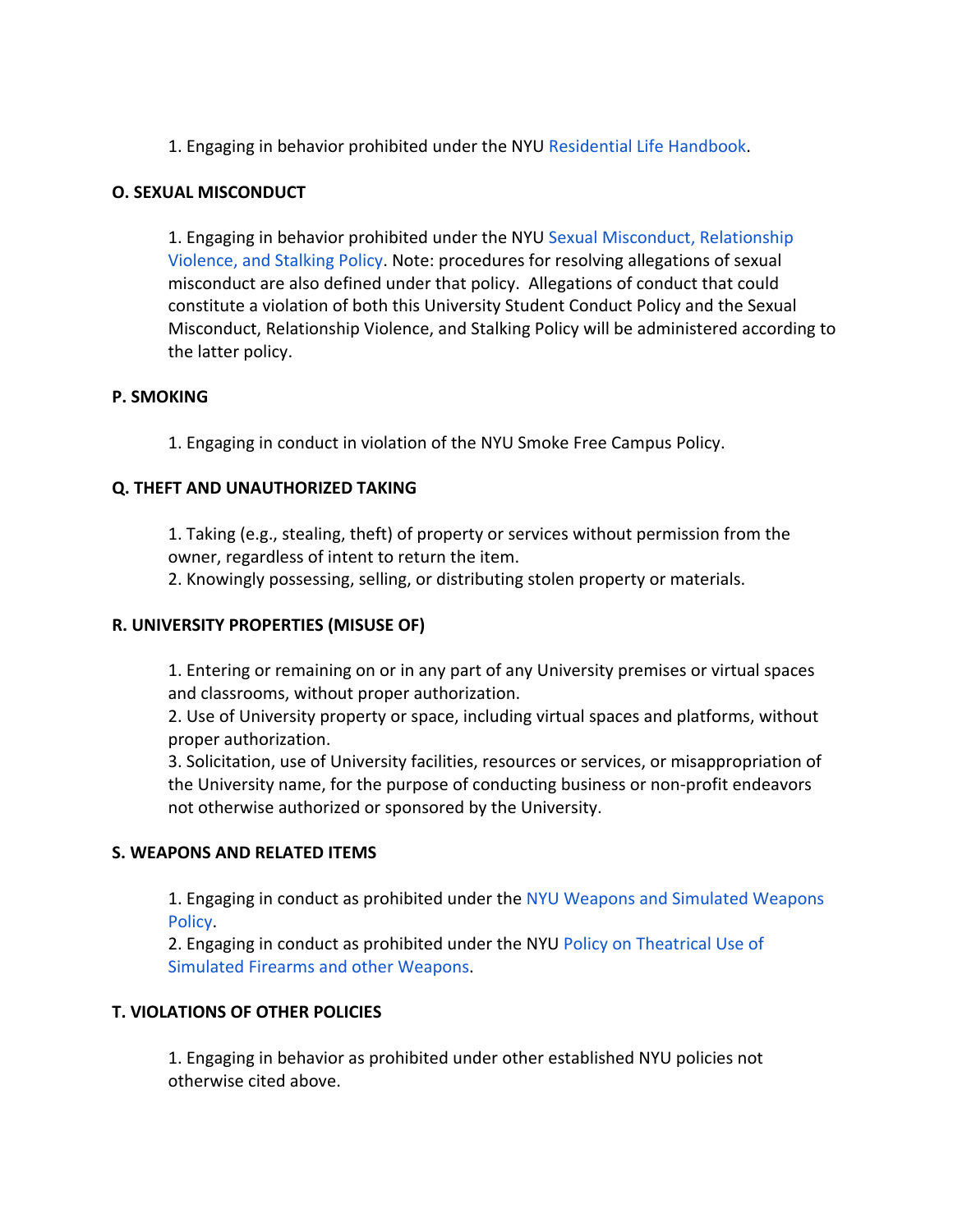# **IV. CONDUCT OUTSIDE THE UNIVERSITY CONTEXT**

The University shall not use its powers to interfere with the rights of a student beyond the University environment. Conduct that occurs off-campus, online, over social media, or outside the context of a University program or activity, should generally be subject only to the consequences of the applicable authority and/or public opinion. Notwithstanding, the University may take student disciplinary action for conduct occurring outside the University context which substantially disrupts the regular operation of the University or threatens the health, safety, or security of the University community. When conduct constitutes violations of both University policy and public law, a student may be subject to both University student conduct action as well as public sanctions.

# **V. STUDENT ORGANIZATIONS**

All student organizations at the University are expected to abide by the standards of conduct as outlined in Section III above. Whether acting in an official or unofficial capacity, student organizations and individuals within those organizations may be held accountable for violations of this policy.

# **VI. ENFORCEMENT**

In matters involving alleged violation of this policy by individual students, the school of the accused student may establish its own procedures for enforcement or elect to utilize the NYU Student Conduct Procedures administered by the NYU Office of Student Conduct, under the authority of the University Senate. Where a student organization is alleged to have violated this policy, the applicable procedures for the accused organization shall apply (i.e. Center for Student Life all-square clubs, school-based clubs, etc.). Nothing in this policy or any related procedures precludes NYU from addressing responsibility for alleged misconduct from individuals, organizations, or both, within its discretion.

### **VII. REVIEW AND UPDATES**

This policy has been developed to promote education and procedural fairness to students. In accordance with the NYU Policy on Developing University Policies, the responsible officer must ensure that they are up to date and appropriately reflect obligations imposed by current laws, as well as best practices. The Community Standards Committee will review the policies and procedures on an annual basis and report to the Senate any recommendations for their modification.

# **VIII. POLICY DEFINITIONS**

"NYU" or "University" includes the schools, colleges, institutes (e.g., Institute of Fine Arts (IFA), Institute for the Study of the Ancient World (ISAW), Courant Institute of Mathematical Sciences, and the Center for Urban Science and Progress (CUSP)), and other Units of NYU.